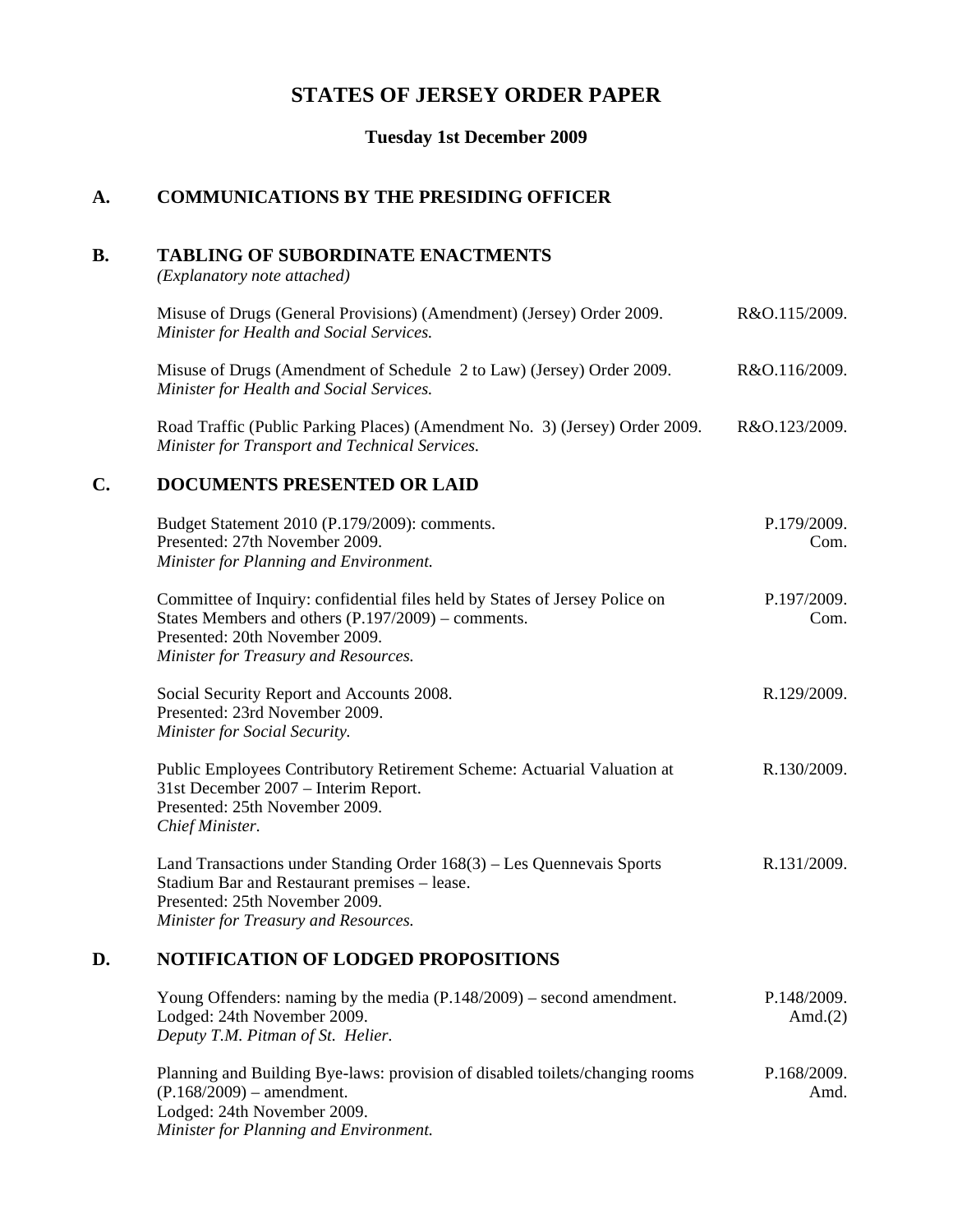| Provision of States Members' lunches at certain meetings and car parking<br>(P.171/2009): amendment.<br>Lodged: 24th November 2009.<br>Deputy J.A.N. Le Fondré of St. Lawrence.                     | P.171/2009.<br>Amd.       |
|-----------------------------------------------------------------------------------------------------------------------------------------------------------------------------------------------------|---------------------------|
| Budget Statement 2010 (P.179/2009): amendment.<br>Lodged: 20th November 2009.<br>Senator T.J. Le Main.                                                                                              | P.179/2009.<br>Amd.       |
| Budget Statement 2010 (P.179/2009): second amendment.<br>Lodged: 24th November 2009.<br>Deputy S.S.P.A. Power of St. Brelade.                                                                       | P.179/2009.<br>Amd. $(2)$ |
| Budget Statement 2010 (P.179/2009): third amendment.<br>Lodged: 24th November 2009.<br>Senator A. Breckon.                                                                                          | P.179/2009.<br>Amd. $(3)$ |
| Fort Regent: establishment of a working group (P.188/2009) – amendment.<br>Lodged: 24th November 2009.<br>Deputy T.M. Pitman of St. Helier.                                                         | P.188/2009.<br>Amd.       |
| Committee of Inquiry: confidential files held by States of Jersey Police on<br>States Members and others (P.197/2009) – amendment.<br>Lodged: 20th November 2009.<br>Deputy J.B. Fox of St. Helier. | P.197/2009.<br>Amd.       |
| Draft Employment of States of Jersey Employees (Amendment No. 4) (Jersey)<br>Regulations 200-.<br>Lodged: 24th November 2009.<br>Chief Minister.                                                    | P.198/2009.               |
| Public Employees Contributory Retirement Scheme Committee of<br>Management: membership.<br>Lodged: 25th November 2009.<br>Chief Minister.                                                           | P.199/2009.               |
| Jersey Appointments Commission: appointment of Chairman and member.<br>Lodged: 25th November 2009.<br>Chief Minister.                                                                               | P.200/2009.               |
| Strategy for dealing with young offenders: establishment of Working Group.<br>Lodged: 27th November 2009.<br>Deputy T.M. Pitman of St. Helier.                                                      | P.201/2009.               |
| Ann Court site: petition.<br>Lodged: 27th November 2009.<br>Deputy J.A. Martin of St. Helier.                                                                                                       | P.202/2009.               |

## **E. WITHDRAWAL OF LODGED PROPOSITIONS**

# **F. APPOINTMENT OF MINISTERS, COMMITTEES AND PANELS**

## **G. MATTERS OF PRIVILEGE**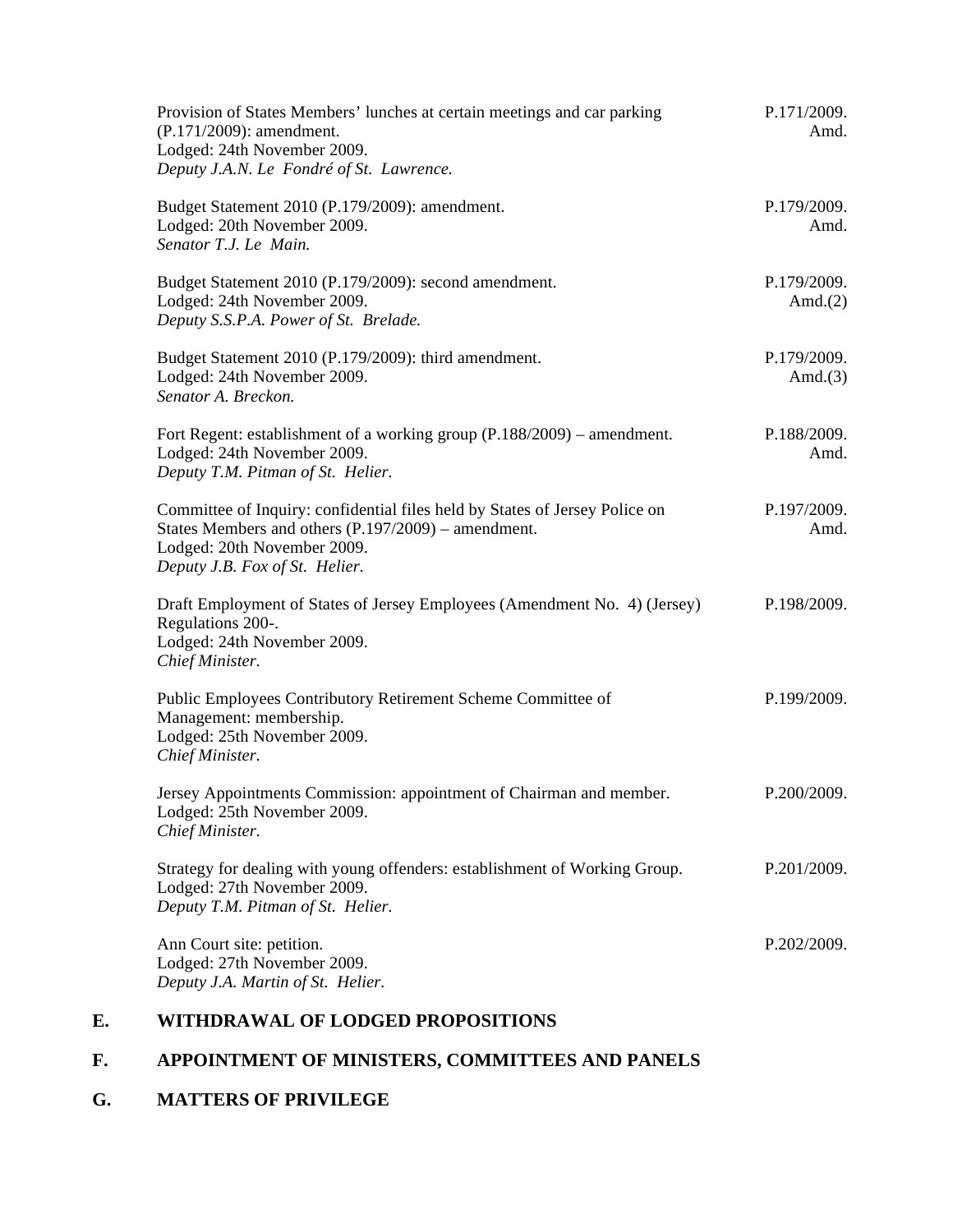## **H. PETITIONS**

Deputy J.A. Martin of St. Helier will present a petition on behalf of the residents of the Ann Court area of St. Helierpraying that the States abandon plans to create a multi storey car park on the site.

## **I. QUESTIONS**

#### (a) – **Written Questions**

*(attached)*

- 1. The Chief Minister will table an answer to a question asked by Deputy S. Pitman of St. Helier regarding the sick days taken by public sector employees in 2008 and 2009.
- 2. The Minister for Planning and Environment will table an answer to a question asked by Deputy A.K.F. Green of St. Helier regarding the chemical make up of the contaminants at the Castle Quays site.
- 3. The Minister for Education, Sport and Culture will table an answer to a question asked by the Deputy of St. John regarding the financial management of the Jersey Heritage Trust.
- 4. The Minister for Economic Development will table an answer to a question asked by Deputy S.S.P.A. Power of St. Brelade regarding the employment of apprentices in Jersey.
- 5. The Chief Minister will table an answer to a question asked by the Deputy of St. John regarding meetings with the Conseil General de la Manche.
- 6. The Chief Minister will table an answer to a question asked by Senator B.E. Shenton regarding progress of the review of customary law and statutory provisions.
- 7. The Minister for Planning and Environment will table an answer to a question asked by the Deputy of St. John regarding the use of local surveyors for design works for the North of Town Masterplan.
- 8. The Minister for Economic Development will table an answer to a question asked by Deputy P.V.F. Le Claire of St. Helier regarding the rent for the Gambling Control Office.
- 9. The Minister for Social Security will table an answer to a question asked by Deputy R.G. Le Hérissier of St. Saviour regarding the unemployment figures.
- 10. The Minister for Education, Sport and Culture will table an answer to a question asked by Deputy R.G. Le Hérissier of St. Saviour regarding the budgetary source of the additional payment to Jersey Heritage Trust.
- 11. The Chief Minister will table an answer to a question asked by Deputy R.G. Le Hérissier of St. Saviour regarding the allocation of the budget to Health and Social Services to finance the Voluntary Early Retirement programme.
- 12. The Chairman of the Privileges and Procedures Committee will table an answer to a question asked by Senator J.L. Perchard regarding limiting the number of propositions lodged and the length of speeches.
- 13. The Chief Minister will table an answer to a question asked by Senator B.E. Shenton regarding the funding position of the Public Employees Contributory Retirement Scheme.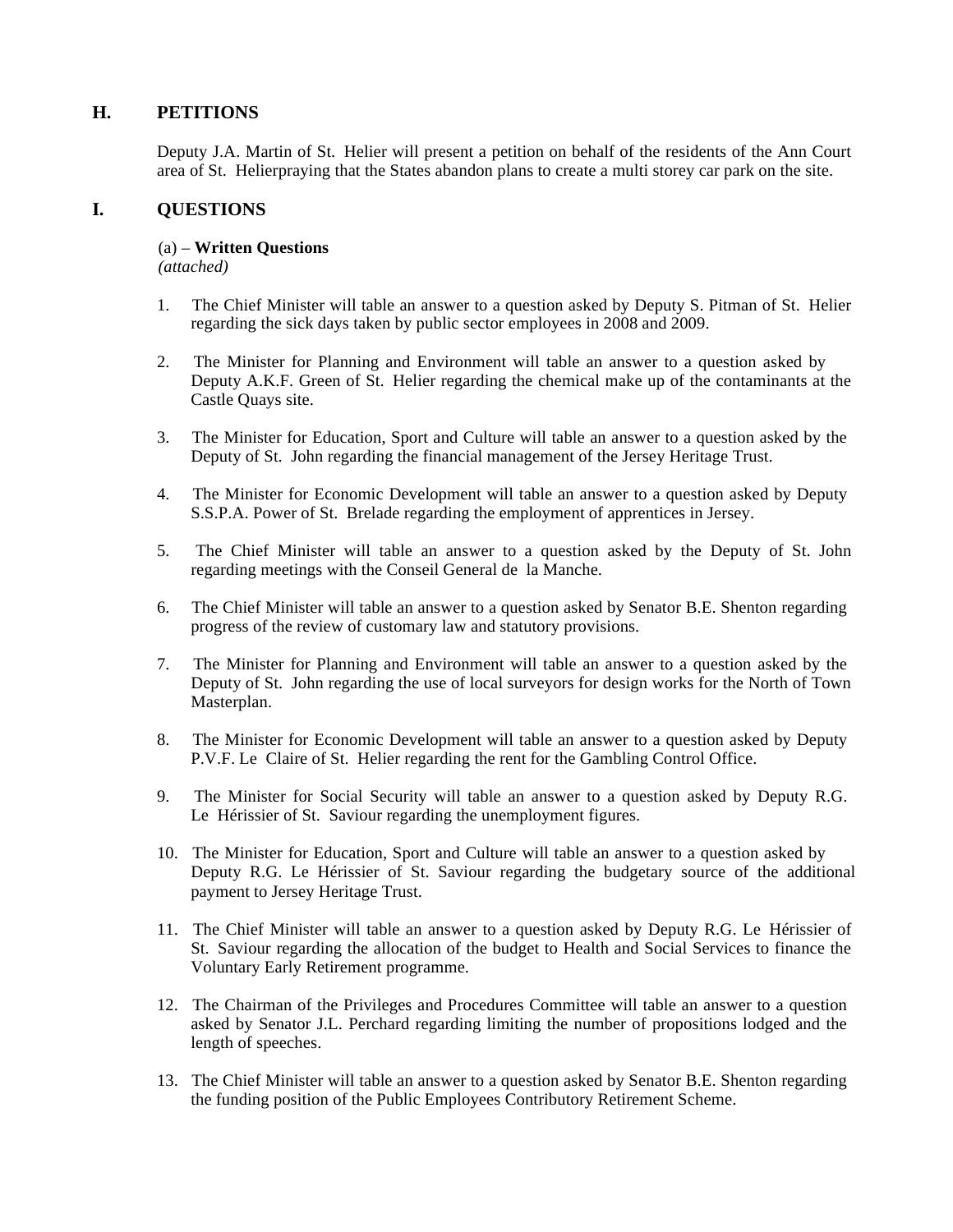- 14. The Minister for Economic Development will table an answer to a question asked by the Deputy of St. John regarding introduction of Portsfolio Solutions/Bluestream (TM) safety management systems into the Department.
- 15. The Minister for Health and Social Services will table an answer to a question asked by Senator S.C. Ferguson regarding Consultants' remuneration.
- 16. The Minister for Economic Development will table an answer to a question asked by the Deputy of St. Martin regarding the costs involved with regulating the Licensing (Jersey) Law 1974.
- 17. The Minister for Home Affairs will table an answer to a question asked by Deputy T.A. Vallois of St. Saviour regarding current priorities in the Annual Business Plan 2010.
- 18. The Minister for Education, Sport and Culture will table an answer to a question asked by Deputy T.A. Vallois of St. Saviour regarding current priorities in the Annual Business Plan 2010.
- 19. The Minister for Health and Social Services will table an answer to a question asked by Deputy T.A. Vallois of St. Saviour regarding current priorities in the Annual Business Plan 2010.
- 20. The Minister for Economic Development will table an answer to a question asked by the Deputy of St. John regarding planning permission for the Phase 3 Warehouse project overseen by the Waterfront Enterprise Board.
- 21. The President of the Chairmen's Committee will table an answer to a question asked by Senator P.F. Routier regarding Scrutiny Panel meetings and minutes of the meetings.
- 22. The Chairmen of the Comité des Connétables will table an answer to a question asked by Deputy J.A Martin of St. Helier regarding the use of warrant cards by the Connétables.
- 23. The Minister for Transport and Technical Services will table an answer to a question asked by the Deputy of St. Mary regarding services provided by Fichtner Consulting Engineers Limited.
- 24. The Minister for Transport and Technical Services will table an answer to a question asked by the Deputy of St. Mary regarding data on road accidents.
- 25. The Minister for Education, Sport and Culture will table an answer to a question asked by the Deputy of St. Mary regarding recycling facilities in schools.

#### **(b) – Oral Questions**

(120 minutes)

The following two oral questions were deferred from the meeting of 17th November 2009, at the request of the Minister for Planning and Environment, and therefore are additional to the two oral questions which the Deputy of St. Mary has submitted for the present meeting–

 The Deputy of St. Mary will ask the following question of the Minister for Planning and Environment –

 "Can the Minister give an assurance that no planning permission will be given for the Zephyrus project on the Waterfront, until the Scrutiny Panel report on the planning processes and errors made surrounding the Energy from Waste Plant is published and until the pending court case around the major pollution incident at la Collette is heard?"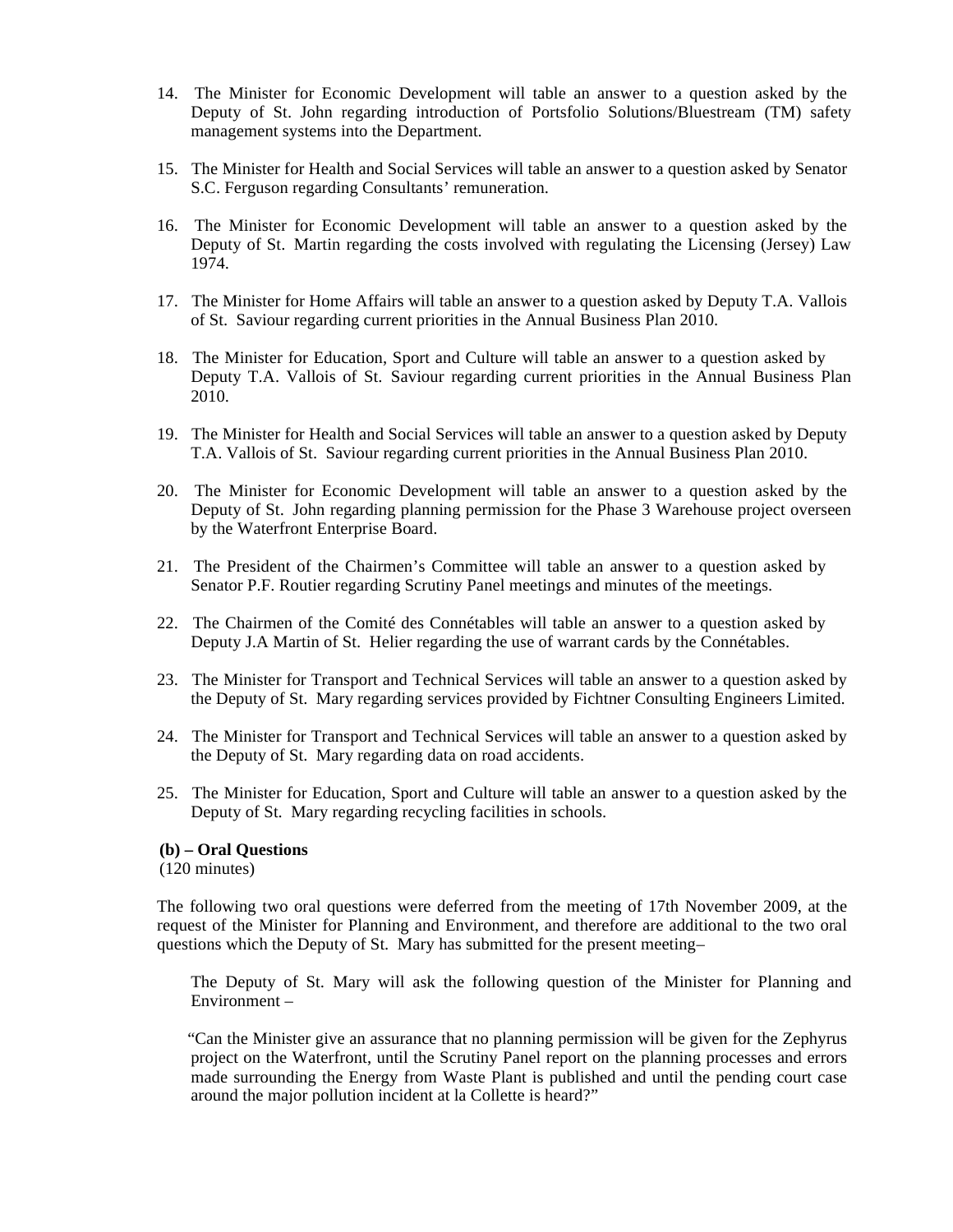The Deputy of St. Mary will ask the following question of the Minister for Planning and Environment –

 "Were water samples taken and tested from the Castle Quay site whilst excavations took place, when it was known that the works were within reclaimed land containing loose dumped hazardous waste, and the site was being flooded with seawater twice a day to a depth of several feet and, if not, why not?"

1. The Deputy of St. Martin will ask the following question of the Chief Minister–

 "Will the Chief Minister inform Members why the Magistrate Designate ceased performing his Court duties as of 2nd June 2008, whose decision this was, why he was not formally suspended, what, if any, additional costs there have been as a result of his absence since 30th September 2009 and when he is likely to return to full duty?"

2. The Deputy of St John will ask the following question of the Chief Minister –

 "Could the Chief Minister advise what contribution, if any, has been made towards the British-Irish Council's (B-IC) aim of IT excellence, on which Jersey was asked to take the lead; what work has been undertaken, who paid for it and what cost was involved and is the Chief Minister satisfied that the States website meets or exceeds the B-IC's standards ?"

3. The Connétable of St. Lawrence will ask the following question of the Minister for Treasury and Resources –

 "What consideration, if any, is the Minister giving to withdrawing from circulation the Jersey one pound note?"

4. Deputy Paul Vincent Francis Le Claire of St. Helier will ask the following question of the Minister for Treasury and Resources –

 "What was the total amount of money spent on States insurance policies to cover lawsuits over the last 5 years?"

5. The Deputy of St. Mary will ask the following question of the Minister for Treasury and Resources –

 "Can the Minister for Treasury and Resources advise the Assembly in what sense the price of the incinerator was "fixed" as per P.73/2008 and can he now provide an accurate figure for the additional cost of the incinerator over and above the £106.31 million voted by the Assembly in July 2008?"

6. Deputy S. Pitman of St. Helier will ask the following question of the Minister for Treasury and Resources –

 "Will the Minister provide figures to justify recent changes to regulations relating to 'super yachts' regarding the length of time that they can stay in the Island and GST exemptions, and explain what consultation, if any, was undertaken before the changes were made?"

7. Deputy M. Tadier of St. Brelade will ask the following question of the Chief Minister–

 "Would the Chief Minister inform members of the criteria used when taking decisions on suspending public employees and, in particular, clarify whether the service of a disclosure notice by the Police on an employer would normally lead to suspension and whether employees are given full details of the reasons for suspension when suspended?"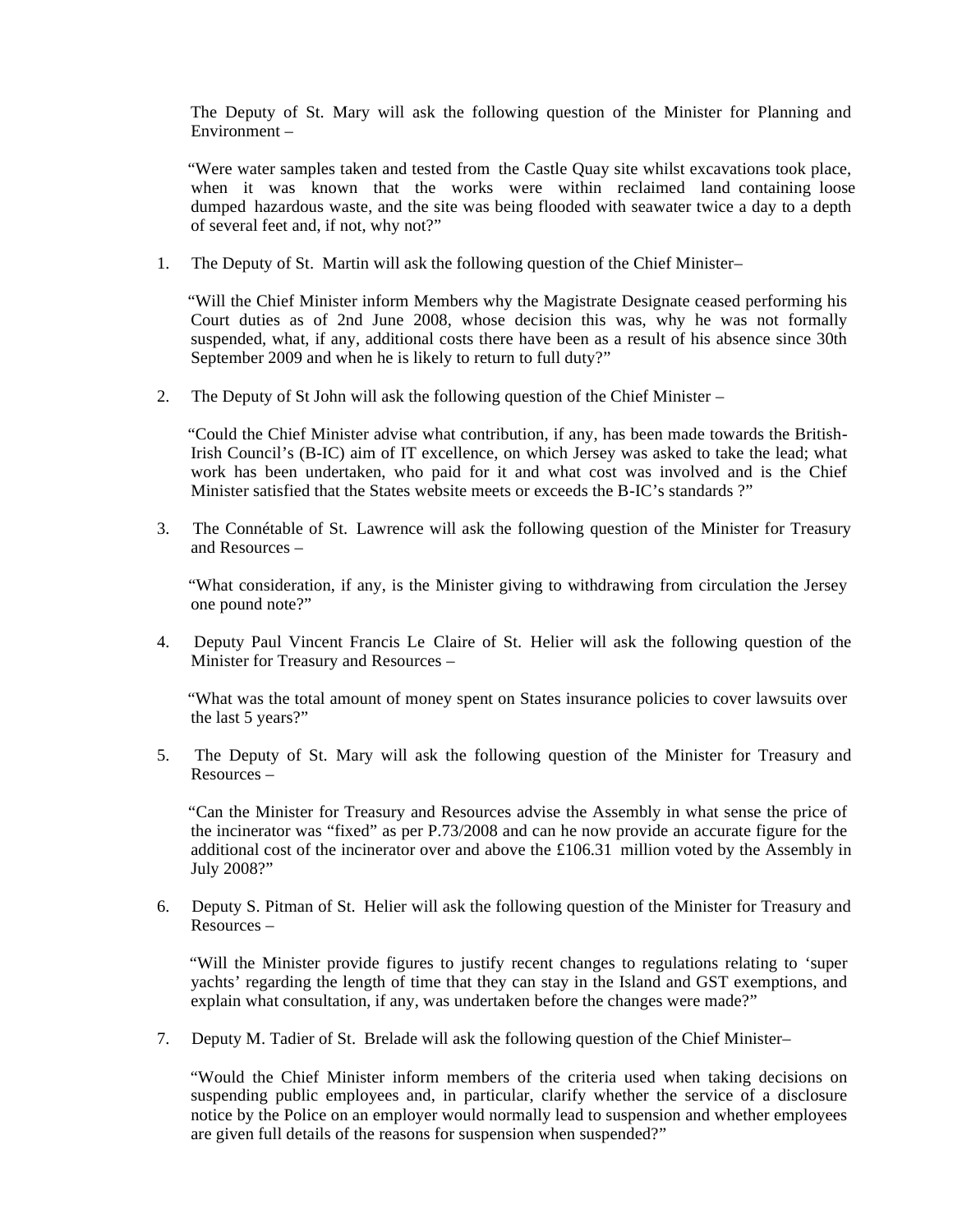8. Deputy S.S.P.A. Power of St. Brelade will ask the following question of the Minister for Home Affairs –

 "What action, if any will the Minister be taking to amend the Dogs (Jersey) Law 1961 to make reference to dogs proscribed in other countries and effect control on dogs imported into Jersey from breeders and rescue kennels in the United Kingdom?"

9. Deputy K.C. Lewis of St. Saviour will ask the following question of the Chief Minister–

 "Now that the Lisbon Treaty has been signed by all 27 Member States and will become Law in December, what impact, if any, does the Chief Minister believe this will have on Jersey?"

10. The Deputy of St. Martin will ask the following question of the Minister for Economic Development –

 "Will the Minister inform members how many of the three Department Officers and three Shadow Commissioners visit the 29 Betting Offices in the Island to conduct their regulatory function, what percentage of their time this represents, how often are Betting Offices and the premises of other regulated licence holders visited, what does this entail, how many infractions have been identified since 2004 and what are they?"

11. The Deputy of St. Mary will ask the following question of the Minister for Economic Development –

 "Can the Minister explain the benefits to Jersey of funding the proposed Gambling Commission with an initial grant of £250,000 per year?"

12. The Deputy of St. John will ask the following question of the Minister for Planning and Environment –

 "As the Town Park is progressed, will the Minister give an undertaking that, whenever possible, local Architects, Landscape Architects, Quantity Surveyors and Engineers will be employed to carry out the professional consultancy works and that this will apply to any future works in the North of Town Masterplan, and if not, will he explain why?"

#### **(c) – Questions to Ministers without notice (30 minutes) –**

1st question period – Minister for Education, Sport and Culture

2nd question period – Minister for Health and Social Services

#### **J. PERSONAL STATEMENTS**

#### **K. STATEMENTS ON A MATTER OF OFFICIAL RESPONSIBILITY**

#### **L. PUBLIC BUSINESS**

Pension Schemes: dealing with the past service liability. Lodged: 1st July 2009. *Senator B.E. Shenton.* P.110/2009.

Pension Schemes: dealing with the past service liability (P.110/2009) – P.110/2009.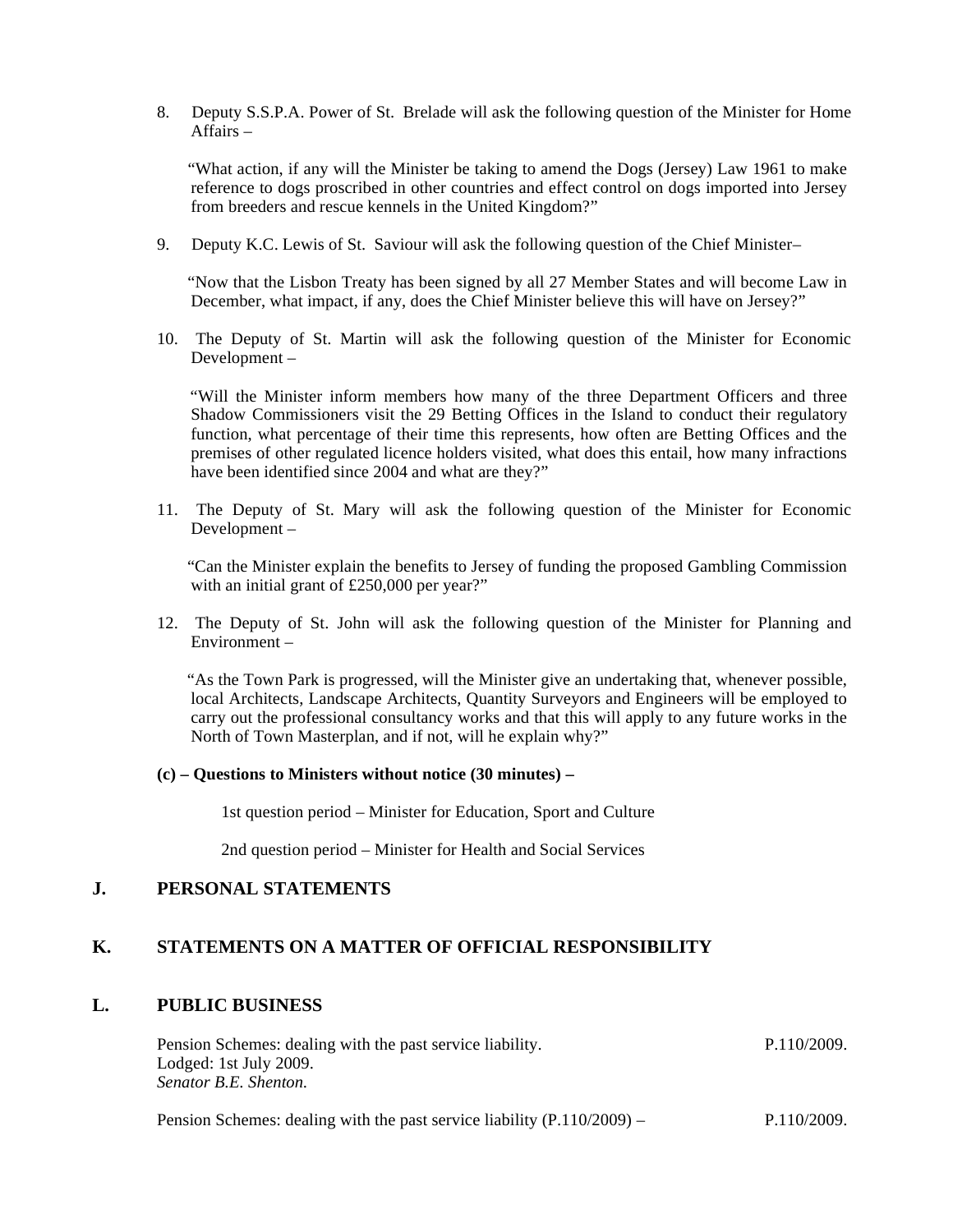| comments.<br>Presented: 3rd November 2009.<br>Minister for Treasury and Resources.                                                                                                                                 | Com.                      |
|--------------------------------------------------------------------------------------------------------------------------------------------------------------------------------------------------------------------|---------------------------|
| Draft Gambling Commission (Jersey) Law 200-.<br>Lodged: 8th September 2009.<br>Minister for Economic Development.                                                                                                  | P.139/2009.               |
| Draft Gambling Commission (Jersey) Law 200- (P.139/2009): amendment.<br>Lodged: 6th October 2009.<br>Deputy of St. Martin.                                                                                         | P.139/2009.<br>Amd.       |
| Draft Gambling Commission (Jersey) Law 200- (P.139/2009): amendment<br>(P.139/2009 Amd.) - comments.<br>Presented: 16th November 2009.<br>Minister for Economic Development.                                       | P.139/2009.<br>Amd.Com.   |
| Draft Gambling (Gaming and Lotteries) (Amendment No. 15) (Jersey)<br>Regulations 200-.<br>Lodged: 8th September 2009.<br>Minister for Economic Development.                                                        | P.140/2009.               |
| Draft Gambling (Gaming and Lotteries) (Amendment No. 15) (Jersey)<br>Regulations 200- (P.140/2009): amendment.<br>Lodged: 6th October 2009.<br>Deputy of St. Martin.                                               | P.140/2009.<br>Amd.       |
| Draft Gambling (Gaming and Lotteries) (Amendment No. 15) (Jersey)<br>Regulations 200- (P.140/2009): amendment (P.140/2009 Amd.)– comments.<br>Presented: 16th November 2009.<br>Minister for Economic Development. | P.140/2009.<br>Amd.Com.   |
| Draft Gambling (2010 Fees) (Jersey) Regulations 200-.<br>Lodged: 8th September 2009.<br>Minister for Economic Development.                                                                                         | P.141/2009.               |
| Draft Gambling (2010 Fees) (Jersey) Regulations 200- (P.141/2009):<br>amendment.<br>Lodged: 6th October 2009.<br>Deputy of St. Martin.                                                                             | P.141/2009.<br>Amd.       |
| Draft Gambling (2010 Fees) (Jersey) Regulations 200- (P.141/2009):<br>amendment (P.141/2009 Amd.)- comments.<br>Presented: 16th November 2009.<br>Minister for Economic Development.                               | P.141/2009.<br>Amd.Com.   |
| Draft Gambling (2010 Fees) (Jersey) Regulations 200- (P.141/2009): second<br>amendment.<br>Lodged: 17th November 2009.<br>Deputy E.J. Noel of St. Lawrence.                                                        | P.141/2009.<br>Amd. $(2)$ |
| Young Offenders: naming by the media.<br>Lodged: 17th September 2009.<br>Deputy T.M. Pitman of St. Helier.                                                                                                         | P.148/2009.               |
| Young Offenders: naming by the media $(P.148/2009)$ – comments.                                                                                                                                                    | P.148/2009.               |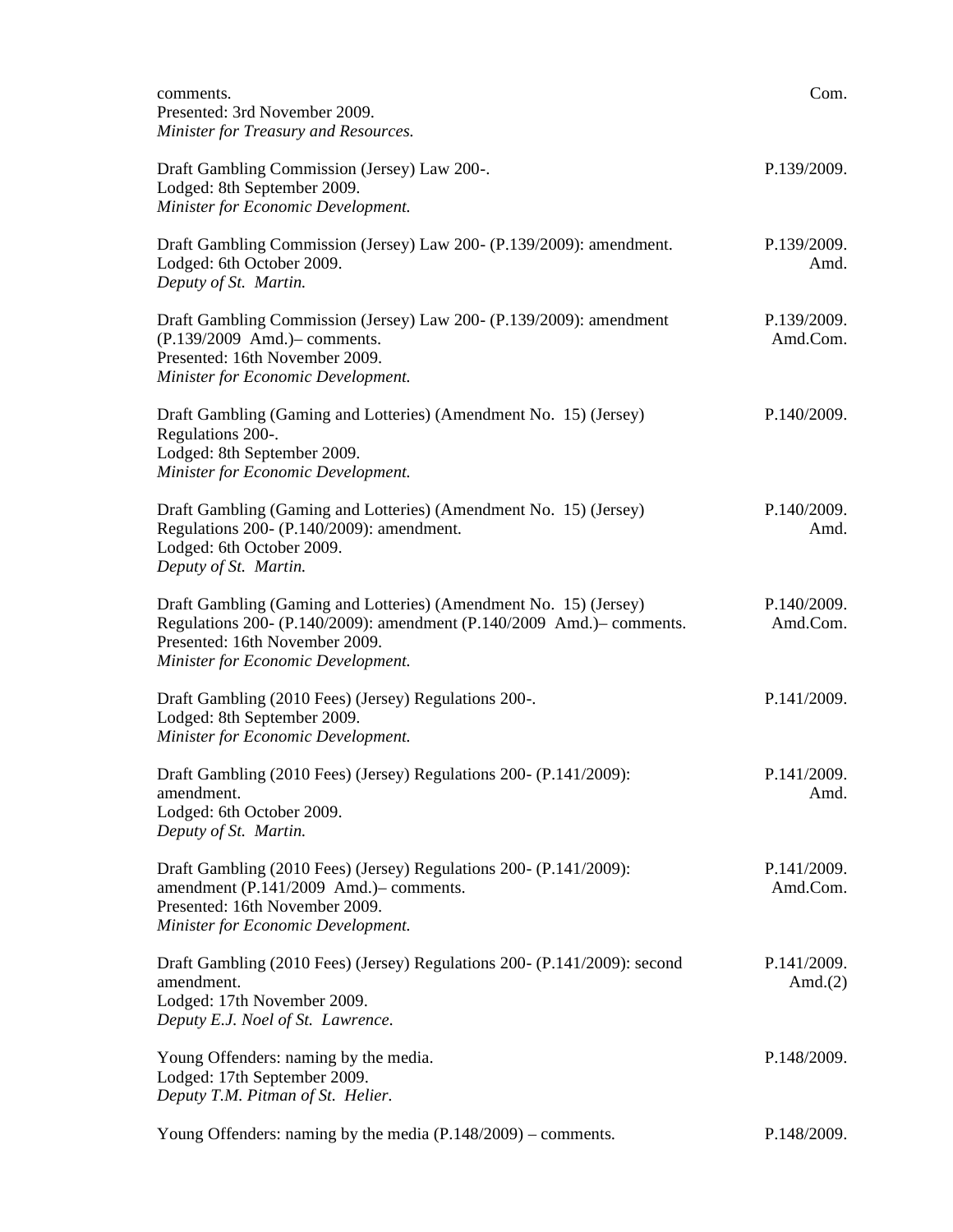| Presented: 28th October 2009.<br><b>Education and Home Affairs Scrutiny Panel.</b>                                                                                                   | Com.                       |
|--------------------------------------------------------------------------------------------------------------------------------------------------------------------------------------|----------------------------|
| Young Offenders: naming by the media $(P.148/2009)$ – comments.<br>Presented: 16th November 2009.<br>H.M. Attorney General.                                                          | P.148/2009.<br>Com.(2)     |
| Young Offenders: naming by the media $(P.148/2009)$ – comments.<br>Presented: 16th November 2009.<br>Minister for Health and Social Services.                                        | P.148/2009.<br>Com.(3)     |
| Young Offenders: naming by the media $(P.148/2009)$ – amendment.<br>Lodged: 14th October 2009.<br>Senator B.E. Shenton.                                                              | P.148/2009.<br>Amd.        |
| Young Offenders: naming by the media $(P.148/2009)$ – second amendment.<br>Lodged: 24th November 2009.<br>Deputy T.M. Pitman of St. Helier.                                          | P.148/2009.<br>Amd. $(2)$  |
| Planning and Building Bye-laws: provision of disabled toilets/changing rooms.<br>Lodged: 6th October 2009.<br>Deputy A.K.F. Green of St. Helier.                                     | P.168/2009.<br>(re-issued) |
| Planning and Building Bye-laws: provision of disabled toilets/changing rooms<br>$(P.168/2009)$ – amendment.<br>Lodged: 24th November 2009.<br>Minister for Planning and Environment. | P.168/2009.<br>Amd.        |
| Provision of States Members' lunches at certain meetings and car parking.<br>Lodged: 7th October 2009.<br>Senator S.C. Ferguson.                                                     | P.171/2009.                |
| Provision of States Members' lunches at certain meetings and car parking<br>(P.171/2009): comments.<br>Presented: 3rd November 2009.<br>Privileges and Procedures Committee.         | P.171/2009.<br>Com.        |
| Provision of States Members' lunches at certain meetings and car parking<br>$(P.171/2009)$ : amendment.<br>Lodged: 24th November 2009.<br>Deputy J.A.N. Le Fondré of St. Lawrence.   | P.171/2009.<br>Amd.        |
| H1N1 Influenza Pandemic Funding: expenditure approval.<br>Lodged: 15th October 2009.<br>Minister for Treasury and Resources.                                                         | P.174/2009.                |
| H1N1 Influenza Pandemic Funding: expenditure approval (P.174/2009) –<br>amendment.<br>Lodged: 12th November 2009.<br>Public Accounts Committee.                                      | P.174/2009.<br>Amd.        |
| H1N1 Influenza Pandemic Funding: expenditure approval (P.174/2009) –<br>second amendment.<br>Lodged: 16th November 2009.<br>Minister for Treasury and Resources.                     | P.174/2009.<br>Amd. $(2)$  |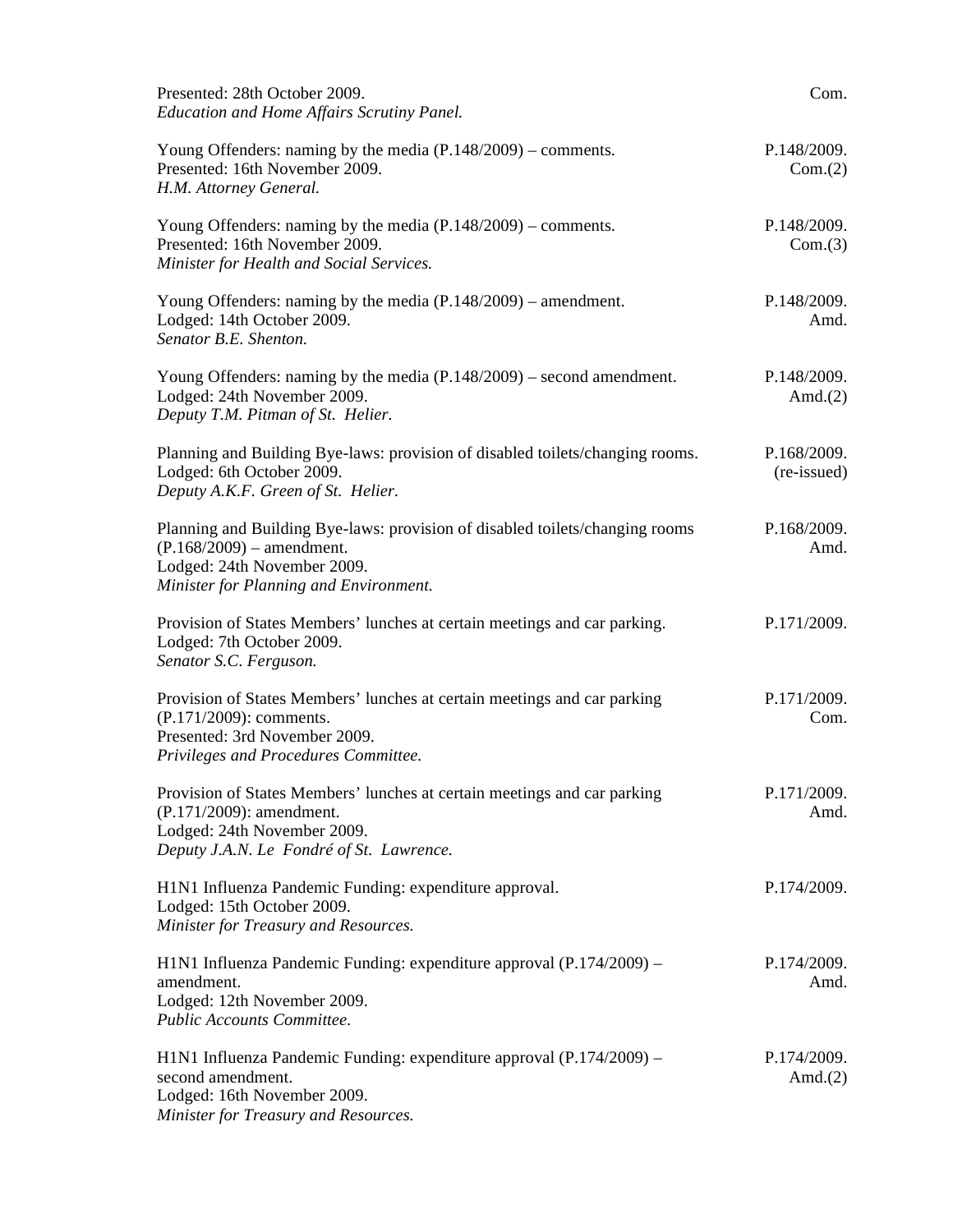|    | Draft Companies (Amendment No. 4) (Jersey) Regulations 200.<br>Lodged: 20th October 2009.<br>Minister for Economic Development.                                                                 | P.177/2009                |
|----|-------------------------------------------------------------------------------------------------------------------------------------------------------------------------------------------------|---------------------------|
|    | Draft Tariff of Harbour Dues.<br>Lodged: 20th October 2009.<br>Minister for Economic Development.                                                                                               | P.178/2009.               |
|    | Blackberries: costs for Ministers and Assistant Ministers and use in the<br>Assembly.<br>Lodged: 29th October 2009.<br>Deputy T.M. Pitman of St. Helier.                                        | P.186/2009.               |
|    | Move to Next Item: repeal of Standing Order 85.<br>Lodged: 3rd November 2009.<br>Deputy P.V.F. Le Claire of St. Helier.                                                                         | P.187/2009.               |
|    | Jersey New Waterworks Company Limited: report of Jersey Competition<br>Regulatory Authority on outsourcing.<br>Lodged: 17th November 2009.<br>Deputy G.P. Southern of St. Helier.               | P.195/2009.               |
|    | Review of the roles of the Bailiff, Attorney General and Solicitor General:<br>appointment of Chairman and members of the Review Panel.<br>Lodged: 17th November 2009.<br>Council of Ministers. | P.196/2009<br>(re-issue). |
| М. | <b>ARRANGEMENT OF PUBLIC BUSINESS</b>                                                                                                                                                           |                           |
|    | 8th December 2009                                                                                                                                                                               |                           |
|    | Budget Statement 2010.<br>Lodged: 27th October 2009.<br>Minister for Treasury and Resources.                                                                                                    | P.179/2009.               |
|    | Budget Statement 2010 (P.179/2009): comments.<br>Presented: 27th November 2009.<br>Minister for Planning and Environment.                                                                       | P.179/2009.<br>Com.       |
|    | Budget Statement 2010 (P.179/2009): amendment.<br>Lodged: 20th November 2009.<br>Senator T.J. Le Main.                                                                                          | P.179/2009.<br>Amd.       |
|    | Budget Statement 2010 (P.179/2009): second amendment.<br>Lodged: 24th November 2009.<br>Deputy S.S.P.A. Power of St. Brelade.                                                                   | P.179/2009.<br>Amd. $(2)$ |
|    | Budget Statement 2010 (P.179/2009): third amendment.<br>Lodged: 24th November 2009.<br>Senator A. Breckon.                                                                                      | P.179/2009.<br>Amd. $(3)$ |
|    | Draft Finance (2010 Budget) (Jersey) Law 200-.<br>Lodged: 27th October 2009.<br>Minister for Treasury and Resources.                                                                            | P.180/2009.               |
|    | Draft Income Tax (Amendment No. 34) (Jersey) Law 200.                                                                                                                                           | P.181/2009.               |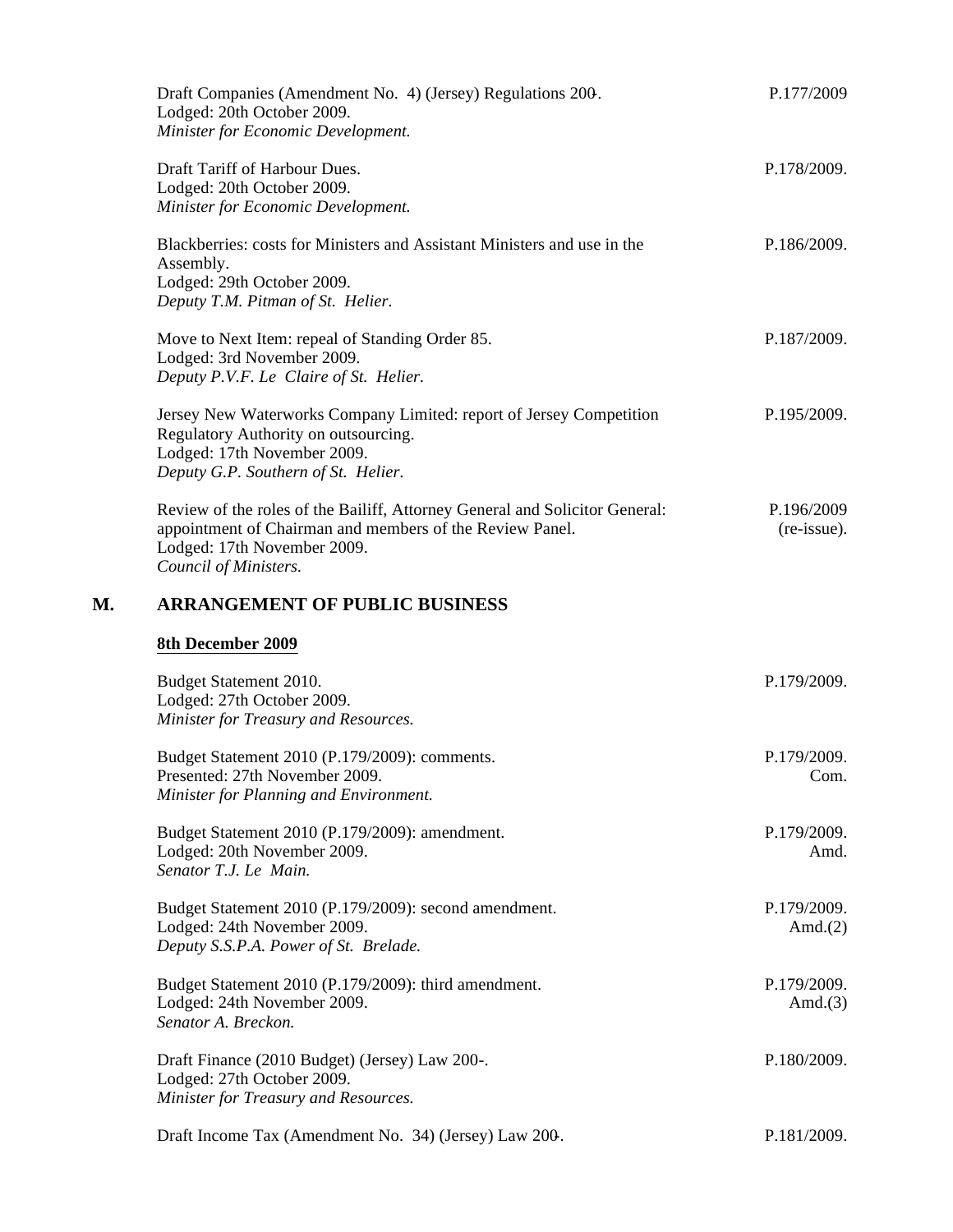Lodged: 27th October 2009. *Minister for Treasury and Resources.*

| Draft Goods and Services Tax (Amendment No. 2) (Jersey) Law 200.<br>Lodged: 27th October 2009.<br>Minister for Treasury and Resources.                                                   | P.182/2009.              |
|------------------------------------------------------------------------------------------------------------------------------------------------------------------------------------------|--------------------------|
| Draft Goods and Services Tax (Amendment) (Jersey) Regulations 200-.<br>Lodged: 27th October 2009.<br>Minister for Treasury and Resources.                                                | P.183/2009.              |
| Draft Taxation (Land Transactions) (Jersey) Law 2009 (Appointed Day) Act<br>$200-.$<br>Lodged: 30th September 2009.<br>Minister for Treasury and Resources.                              | P.158/2009.              |
| Draft Taxation (Land Transactions) (Amendment of Law) (Jersey) Regulations<br>$200-.$<br>Lodged: 30th September 2009.<br>Minister for Treasury and Resources.                            | P.159/2009.              |
| 'User Pays' Charges: pathology.<br>Lodged: 27th October 2009.<br>Minister for Health and Social Services.                                                                                | P.185/2009.              |
| Draft Health Insurance (Medical Benefit) (Amendment No. 2) (Jersey)<br>Regulations 200-.<br>Lodged: 27th October 2009.<br>Minister for Social Security.                                  | P.184/2009.              |
| Rate Appeal Board: appointment of members.<br>Lodged: 11th November 2009.<br>Minister for Treasury and Resources.                                                                        | P.191/2009.              |
| Jersey Police Complaints Authority: appointment of members.<br>Lodged: 12th November 2009.<br>Minister for Home Affairs.                                                                 | P.192/2009.              |
| Public Employees Contributory Retirement Scheme Committee of<br>Management: membership.<br>Lodged: 25th November 2009.<br>Chief Minister.<br>(Cannot be debated until 9th December 2009) | P.199/2009.              |
| 19th January 2010                                                                                                                                                                        |                          |
| Property and Infrastructure Regeneration: the States of Jersey Development<br>Company Limited (as amended).<br>Lodged: 2nd June 2009.<br>Council of Ministers.                           | P.79/2009.<br>(re-issue) |
| Plémont Holiday Village: acquisition by the Public.<br>Lodged: 9th September 2009.<br>Connétable of St. Ouen.                                                                            | P.144/2009.              |
| Draft Data Protection (Amendment No. 2) (Jersey) Law 200.                                                                                                                                | P.147/2009.              |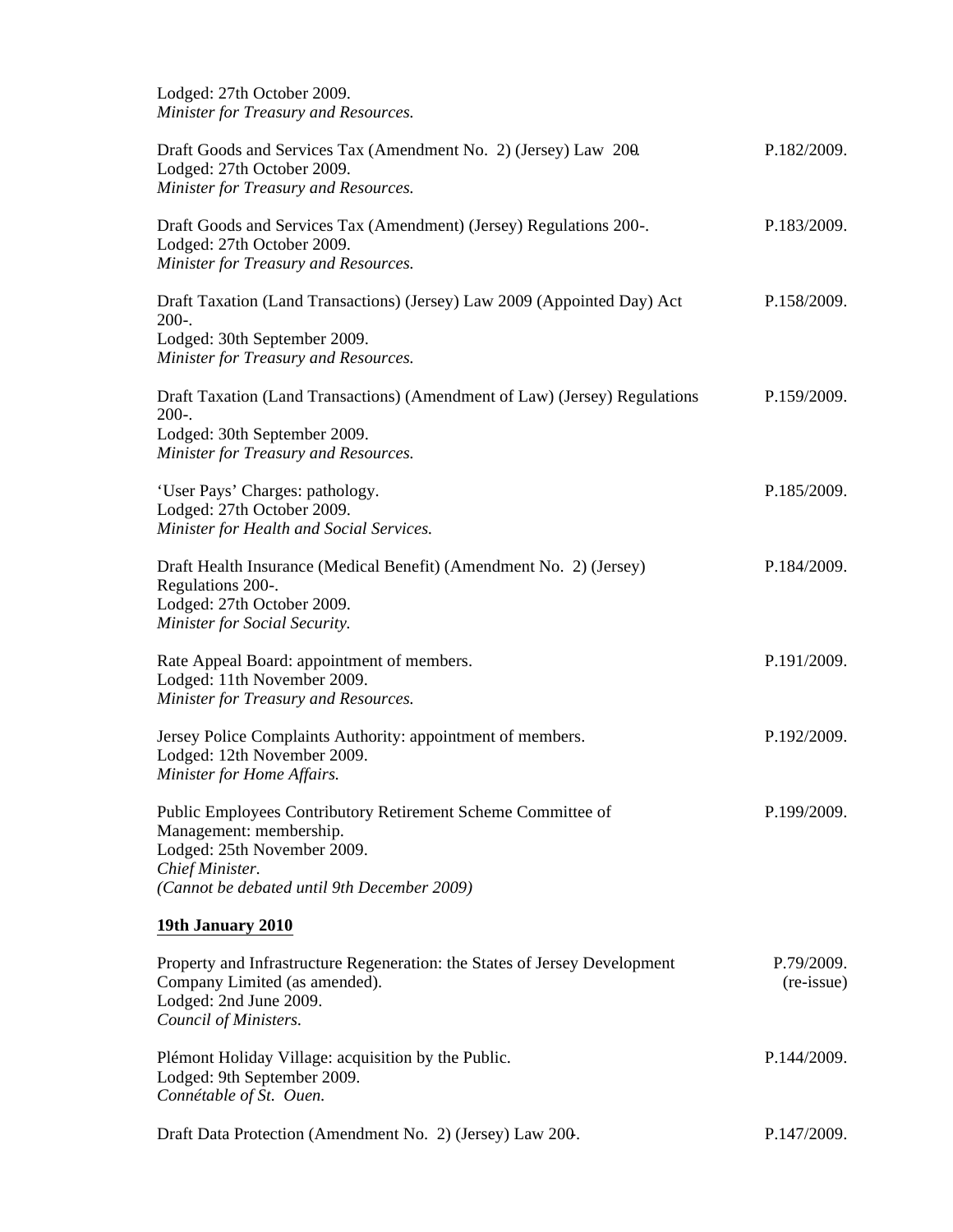| Lodged: 16th September 2009.<br>Minister for Treasury and Resources.                                                                                                                                        |                     |
|-------------------------------------------------------------------------------------------------------------------------------------------------------------------------------------------------------------|---------------------|
| Carbon Intensity of Imported Electricity: review.<br>Lodged: 30th September 2009.<br>Deputy P.V.F. Le Claire of St. Helier.                                                                                 | P.156/2009.         |
| Natural Gas Pipeline: strategic study.<br>Lodged: 30th September 2009.<br>Deputy P.V.F. Le Claire of St. Helier.                                                                                            | P.157/2009.         |
| 'User Pays' Charges: States of Jersey Police.<br>Lodged: 19th October 2009.<br>Minister for Home Affairs.                                                                                                   | P.176/2009.         |
| 'User Pays' Charges: States of Jersey Police (P.176/2009) – amendment.<br>Lodged: 6th November 2009.<br>Deputy of St. Martin.                                                                               | P.176/2009.<br>Amd. |
| Fort Regent: establishment of a working group.<br>Lodged: 3rd November 2009.<br>Education and Home Affairs Scrutiny Panel.                                                                                  | P.188/2009.         |
| Fort Regent: establishment of a working group (P.188/2009) – amendment.<br>Lodged: 24th November 2009.<br>Deputy T.M. Pitman of St. Helier.                                                                 | P.188/2009.<br>Amd. |
| Draft Planning and Building (Amendment No. 5) (Jersey) Law 200.<br>Lodged: 3rd November 2009.<br>Minister for Planning and Environment.                                                                     | P.189/2009.         |
| Draft Supply of Goods and Services (Jersey) Regulations 200-.<br>Lodged: 11th November 2009.<br>Minister for Economic Development.                                                                          | P.190/2009.         |
| 'User Pays' Charges: Immigration fees.<br>Lodged: 17th November 2009.<br>Minister for Home Affairs.                                                                                                         | P.193/2009.         |
| States of Jersey Law: Quorum in the States.<br>Lodged: 17th November 2009.<br>Deputy T.M. Pitman of St. Helier.                                                                                             | P.194/2009.         |
| Committee of Inquiry: confidential files held by States of Jersey Police on<br>States Members and others.<br>Lodged: 17th November 2009.<br>Deputy M.R. Higgins of St. Helier.                              | P.197/2009.         |
| Committee of Inquiry: confidential files held by States of Jersey Police on<br>States Members and others (P.197/2009) – comments.<br>Presented: 20th November 2009.<br>Minister for Treasury and Resources. | P.197/2009.<br>Com. |
| Committee of Inquiry: confidential files held by States of Jersey Police on<br>States Members and others (P.197/2009) – amendment.<br>Lodged: 20th November 2009.                                           | P.197/2009.<br>Amd. |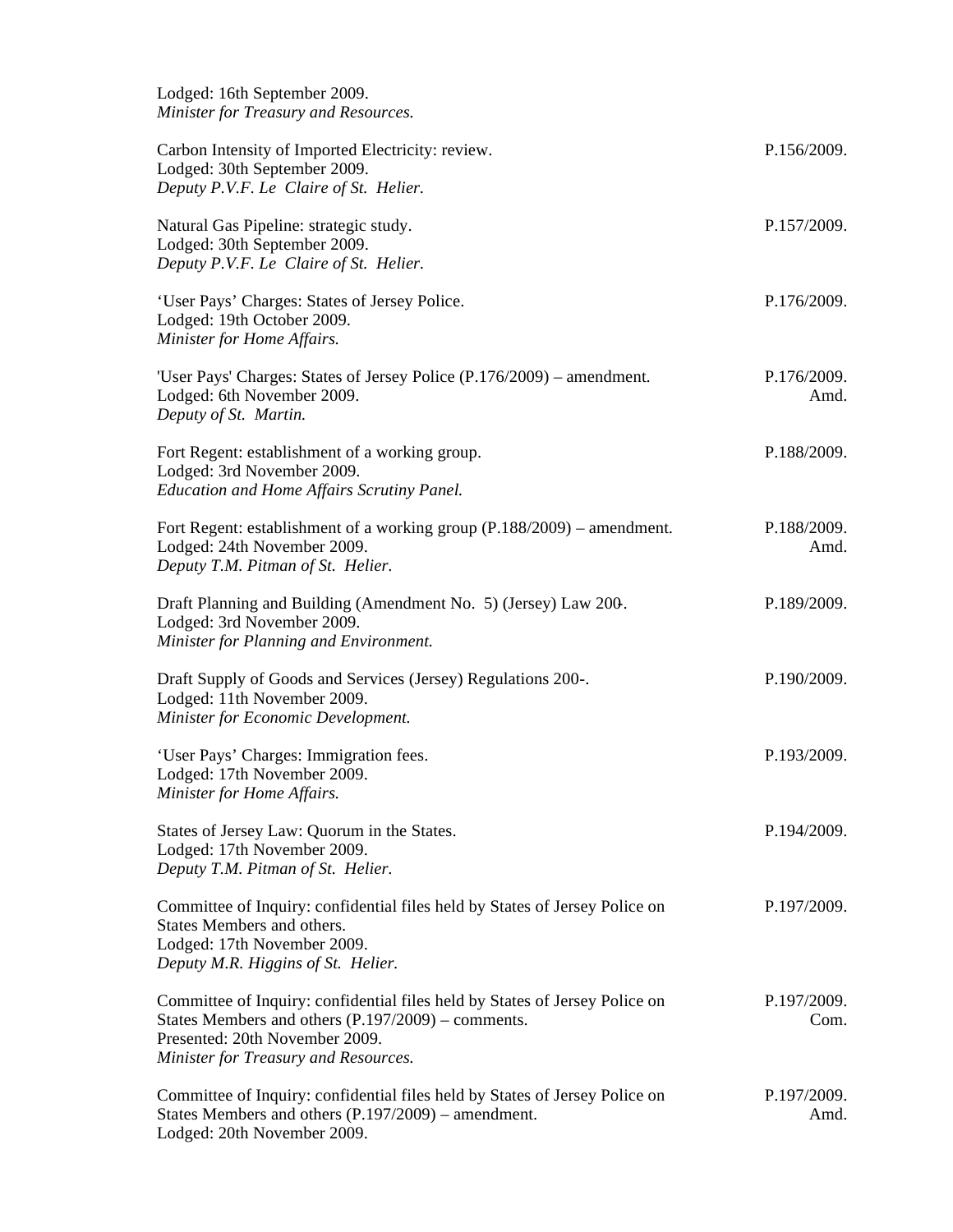*Deputy J.B. Fox of St. Helier.*

*Deputy J.A. Martin of St. Helier.*

Draft Employment of States of Jersey Employees (Amendment No. 4) (Jersey) Regulations 200-. Lodged: 24th November 2009. *Chief Minister.* P.198/2009. Jersey Appointments Commission: appointment of Chairman and member. Lodged: 25th November 2009. *Chief Minister.* P.200/2009. Strategy for dealing with young offenders: establishment of Working Group. Lodged: 27th November 2009. *Deputy T.M. Pitman of St. Helier.* P.201/2009. **2nd February 2010** Ann Court site: petition. Lodged: 27th November 2009. P.202/2009.

### **M.N. DE LA HAYE Greffier of the States**

26th November 2009

**Note –**

**In accordance with the meeting dates fixed for 2009 by the Privileges and Procedures Committee, this meeting will continue, if necessary, on Wednesday 2nd, Thursday 3rd and Friday 4th December 2009.**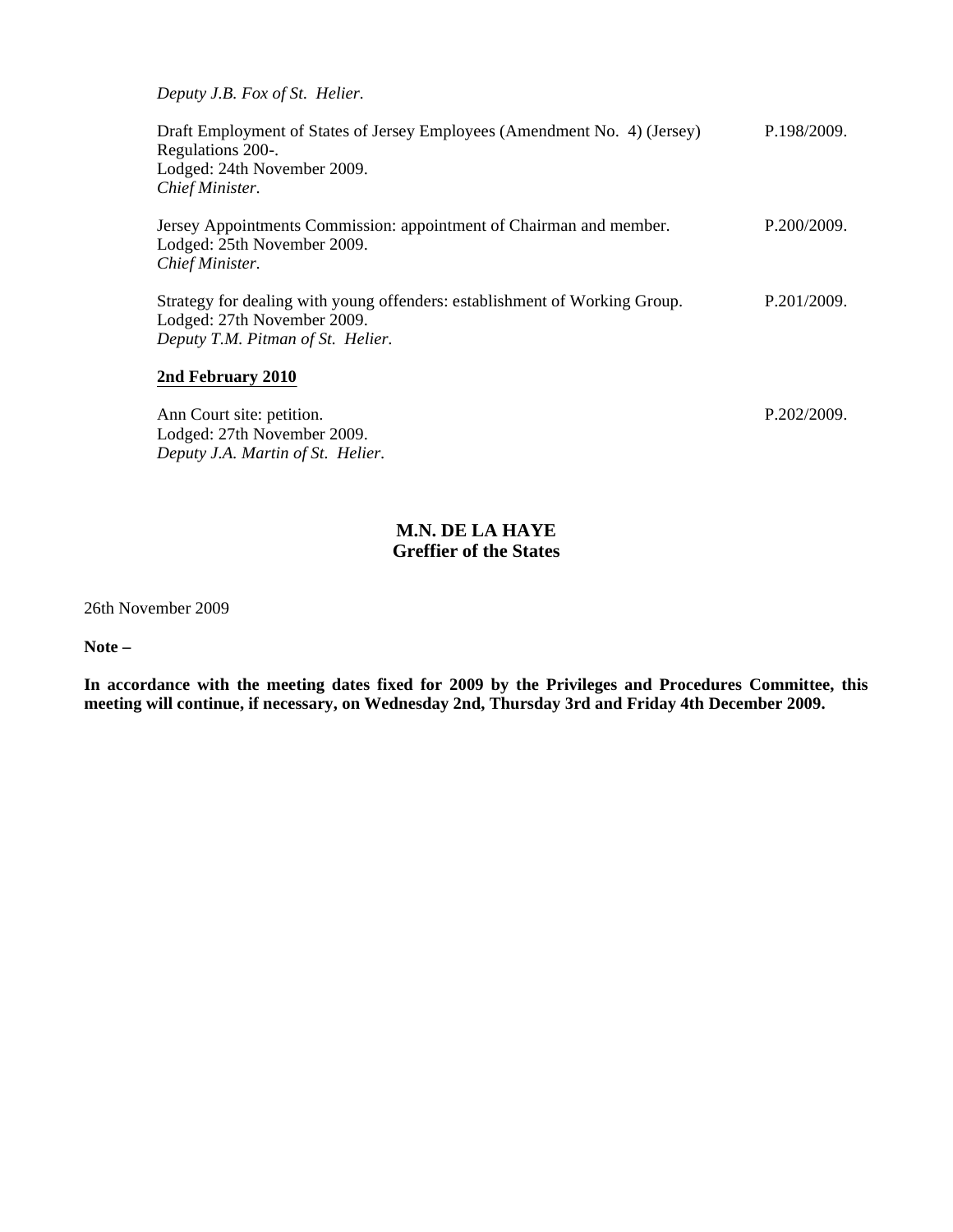### **Explanatory Note regarding subordinate legislation tabled at this meeting.**

(See Item B)

#### **R&O.115/2009.**

This Order adds to the list of drugs that are Schedule 1 drugs for the purposes of the Misuse of Drugs (General Provisions) (Jersey) Order 2009. The opportunity is also taken to make some non-substantive corrections to the list of drugs that are Schedule 2 drugs for the purposes of the Order.

The Order was made on 16th November 2009 and came into force on 23rd November 2009.

#### **R&O.116/2009.**

This Order adds to the lists of drugs that are, for the purposes of the Misuse of Drugs (Jersey) Law 1978, categorized as Class B or Class C Drugs.

The Order was made on 16th November 2009 and came into force on 23rd November 2009.

#### **R&O.123/2009.**

This Order makes Le Cimetière Car Park, in St. Brelade, a public parking place subject to a maximum parking period of a total of 12 hours in any continuous period of 24 hours.

The Order was made on 20th November 2009 and came into force on 27th November 2009.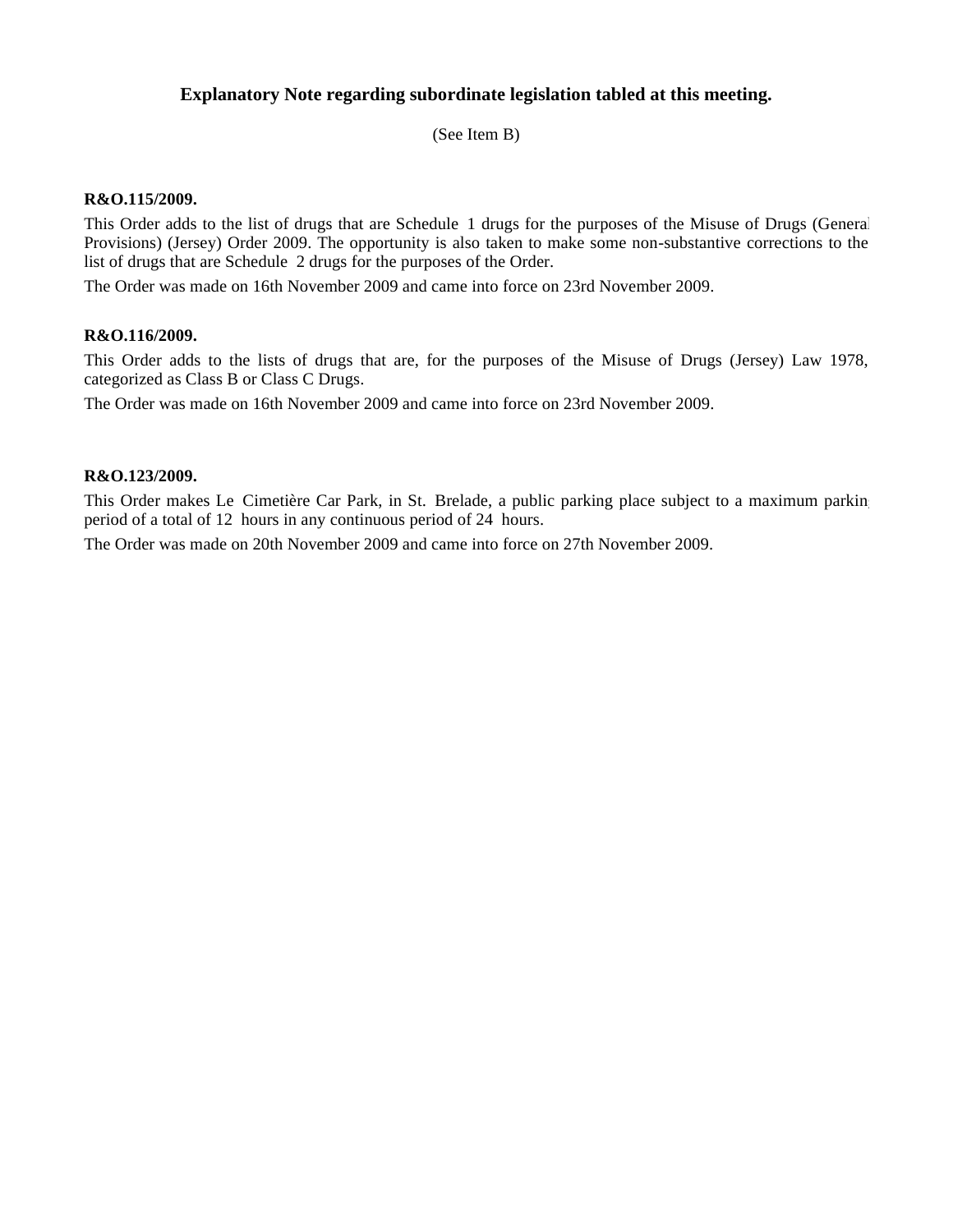#### **WRITTEN QUESTIONS**

#### (See Item  $I(a)$ )

1. The Chief Minister will table an answer to the following question asked by Deputy S. Pitman of St. Helier-

"Will the Minister provide a detailed breakdown, department-by-department for the types of illness underlying the sick days taken by public sector employees in both 2008 and for 2009 to date, such as stress, depression, flu, accident and so on and the total resultant cost in 2008 and 2009 to each department?"

2. The Minister for Planning and Environment will table an answer to a question asked by Deputy A.K.F. Green of St. Helier –

 "Further to my written question tabled on 21st September 2009, will the Minister confirm when he will be in a position to provide the answer to part 3 of my question namely: the precise chemical makeup of the contaminants in the excavations from the Castle Quays site?

 In the Ministers reply he indicated that he would provide a copy of a report showing the heavy metal uptake in marine indicator organisms which have been monitored since the early 1990's, will he advise when that will be made available?"

3. The Minister for Education, Sport and Culture will table an answer to a question asked by the Deputy of St John-

 "In light of the concerns the report of the Comptroller and Auditor General (CAG) raises about the inadequate financial management of the organisation would the Minister consider undertaking a detailed examination before committing further public money to the Jersey Heritage Trust?

 Can the Minister give assurances that granting the Jersey Heritage Trust £800,00 to cover their budget deficit, will not impact upon the monies available for the Island's other cultural and heritage providers dependent on States-funding?

 Given that two of the historic sites managed by the Jersey Heritage Trust are owned by the National Trust for Jersey (Hamptonne) and La Société Jersiaise (La Hougue Bie), what consideration, if any, has the Minister given to entering into separate ring-fenced funding arrangements with these two bodies to open these sites to the public?

 Will the Minister inform the Assembly of the respective attendances at Jersey Heritage Trust meetings by the two States Trustees (the Connétable of St. Helier and the Deputy of Grouville) during the period in which the Trust was negotiating to purchase the DU.K.WS from Pure Adventure, and will the Minister undertake to make public the attendance records of all trustees since 2005 when a budget deficit was first recorded?"

4. The Minister for Economic Development will table an answer to a question asked by Deputy S.S.P.A. Power of St. Brelade-

"Could the Minister outline in the simplest terms how a local employer in the motor trade can take on an apprentice without meeting a wall of bureaucracy and does his Department have a guide for local employers?"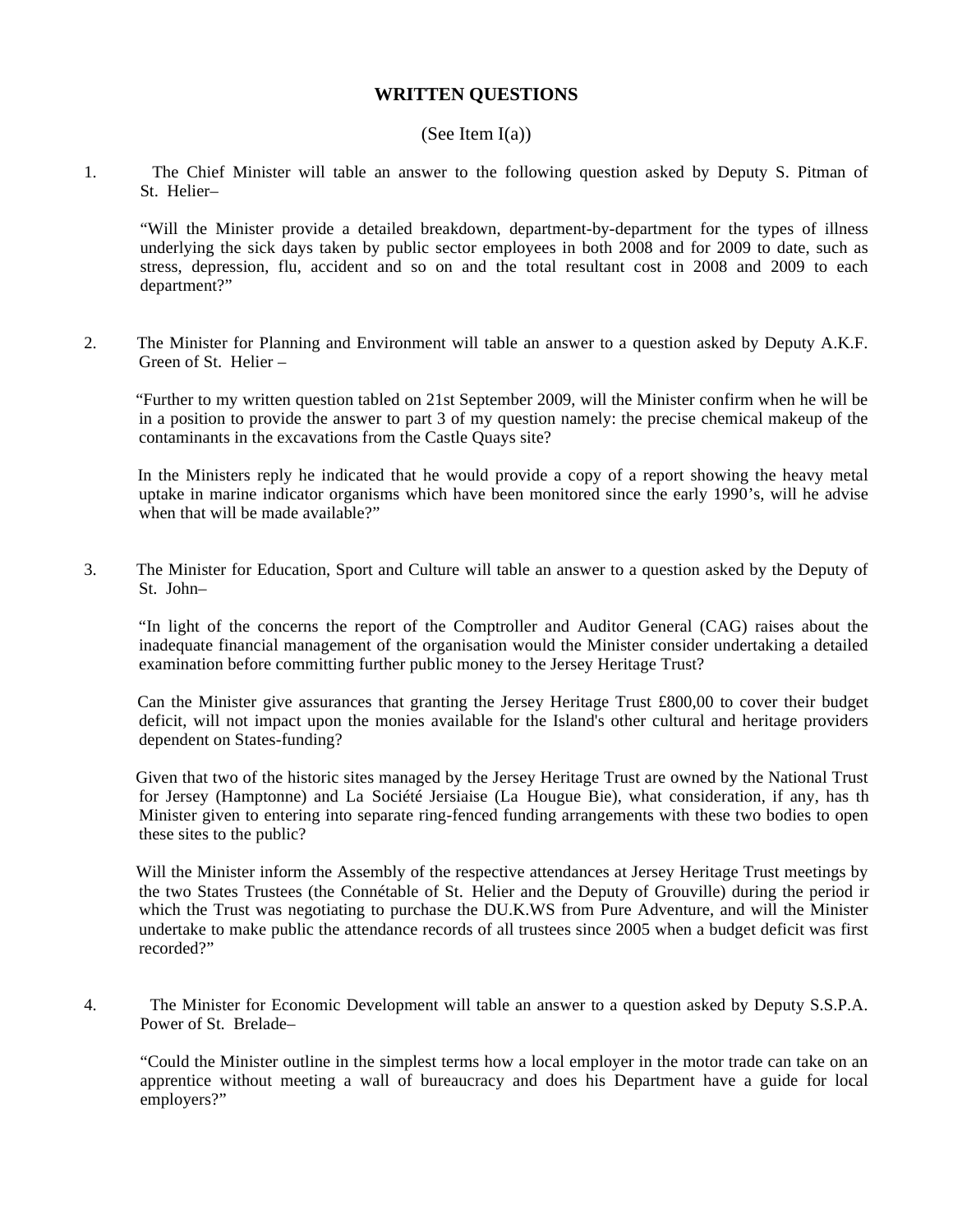5. The Chief Minister will table an answer to a question asked by the Deputy of St. John –

"Will the Chief Minister advise whether Ministers have met with their French counterparts since December 2008, and if so, detail which Ministers and the dates of the meetings?

When was the last joint working meeting held between the States of Jersey and the Conseil General de la Manche and what matters were discussed?

As the Assemblée Parlementaire de la Francophonie is about to be reconstituted, do the reforms have the full backing of the Council of Ministers?

When will the next meeting with the Conseil General de la Manche take place?"

6. The Chief Minister will table an answer to a question asked by Senator B.E. Shenton –

"Given that, on the 10th March 2009, the States adopted P.1/2009 'Voisinage and customary law – review' which sought to review and investigate possible overlaps between customary law and statutory provisions and to make recommendations as appropriate, can the Chief Minister update the Assembly on the progress of this review and give an indication of when the findings may be published?"

7. The Minister for Planning and Environment will table an answer to a question asked by the Deputy of St. John-

 "Will the Minister advise whether all surveyors work in respect of the north of town Master plan is being undertaken by off-Island companies, and if so, would he inform the Assembly who the companies are, and whether any local companies were asked to tender for these works, and, if none were asked, explain the reasons why?

 Given that the Island is in recession, would the Minister explain why the Planning and Environment Department is not using local professionals as a matter of course for all major projects, in order to assist with the economy?"

8. The Minister for Economic Development will table an answer to a question asked by Deputy P.V.F. Le Claire of St. Helier-

"In figures circulated at the meeting on 18th November 2009, entitled 'Gambling Control Current Income vs. Costs' the building rent of the Gambling Control Department is given as £29,822 p.a. What does this comprise of and who is the landlord?

As the cleaning bill is £15,000 for this small group of workers, why is it costing over £1,000 per month?

What is the annual cleaning bill for all of Economic Development (section by section)?

Why is there an annual building maintenance cost of £9,000 per annum in addition to a rental charge of £29,822 per annum for the Gambling Control Department?"

9. The Minister for Social Security will table an answer to a question asked by Deputy R.G. Le Hérissier of St. Saviour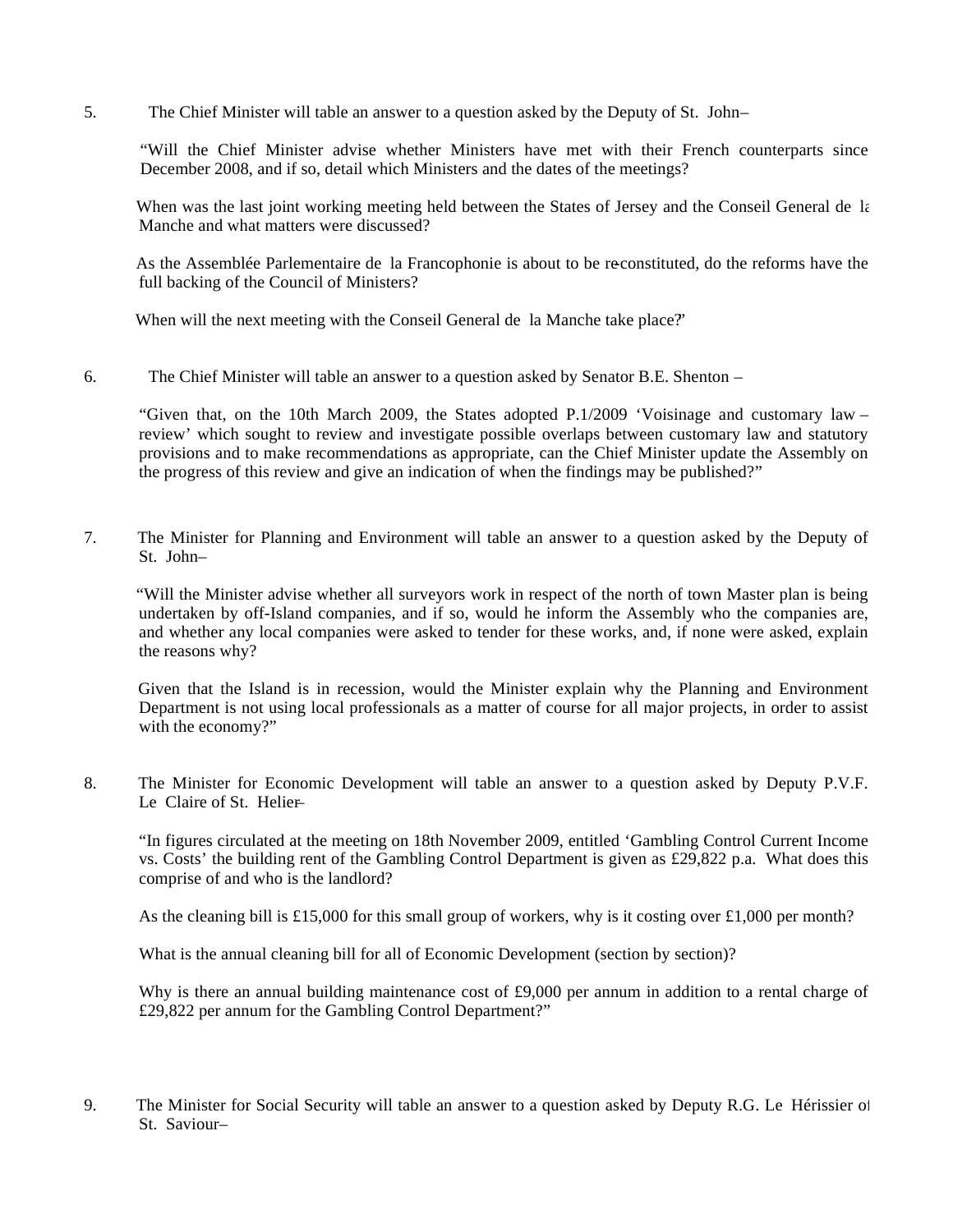"Is the Minister satisfied that the recently published figure of 1000 people unemployed in Jersey is accurate?

What is the occupational break down of that figure and how accurate are the figures in relation to young people?"

10. The Minister for Education, Sport and Culture will table an answer to a question asked by Deputy R.G. Le Hérissier of St. Saviour-

"What was the budgetary source of the emergency sum of £800,000 recently allocated to the Jersey Heritage Trust?"

11. The Chief Minister will table an answer to a question asked by Deputy R.G. Le Hérissier of St. Saviour-

"Would the Minister advise what sums of money, if any, have been allocated to the Health and Social Services Department's budget in 2009 to finance the Voluntary Early Retirement programme and other early terminations of service specifying the sums allocated to the individual programmes?"

12. The Chairman of the Privileges and Procedures Committee will table an answer to a question asked by Senator J.L. Perchard –

"Following consideration of these matters at the Committee's meeting of 20th November 2009, will the Chairman undertake to bring to the States for debate proposals to –

- (a) limit the number of propositions an individual member can lodge for debate in a given period (such as a maximum of 3 per parliamentary session);
- (b) limit the length of speeches a member can make during a States debate;

and if not, what action, if any, will the Privileges and Procedures Committee be taking?"

13. The Chief Minister will table an answer to a question asked by Senator B.E. Shenton –

"In respect of the ongoing funding position of PECRS, can the Minister publish the estimated total service shortfall as at 3rd November 2009 on an ongoing basis and a discontinuance basis?

Can the Minister also confirm that responsibility for funding this deficit lies with the Scheme Members and not with the Jersey taxpayer?"

14. The Minister for Economic Development will table an answer to a question asked by the Deputy of St. John-

"What connection, if any, did the Harbour Master have with the introduction of Portsfolio Solutions/Bluestream (TM) safety management systems into the department?

Did the system work well, and was there any conflict with the introduction of Windows XP as an operating platform, particularly in respect to online documents management systems?

How much has the company been paid to date, and has the company ceased trading?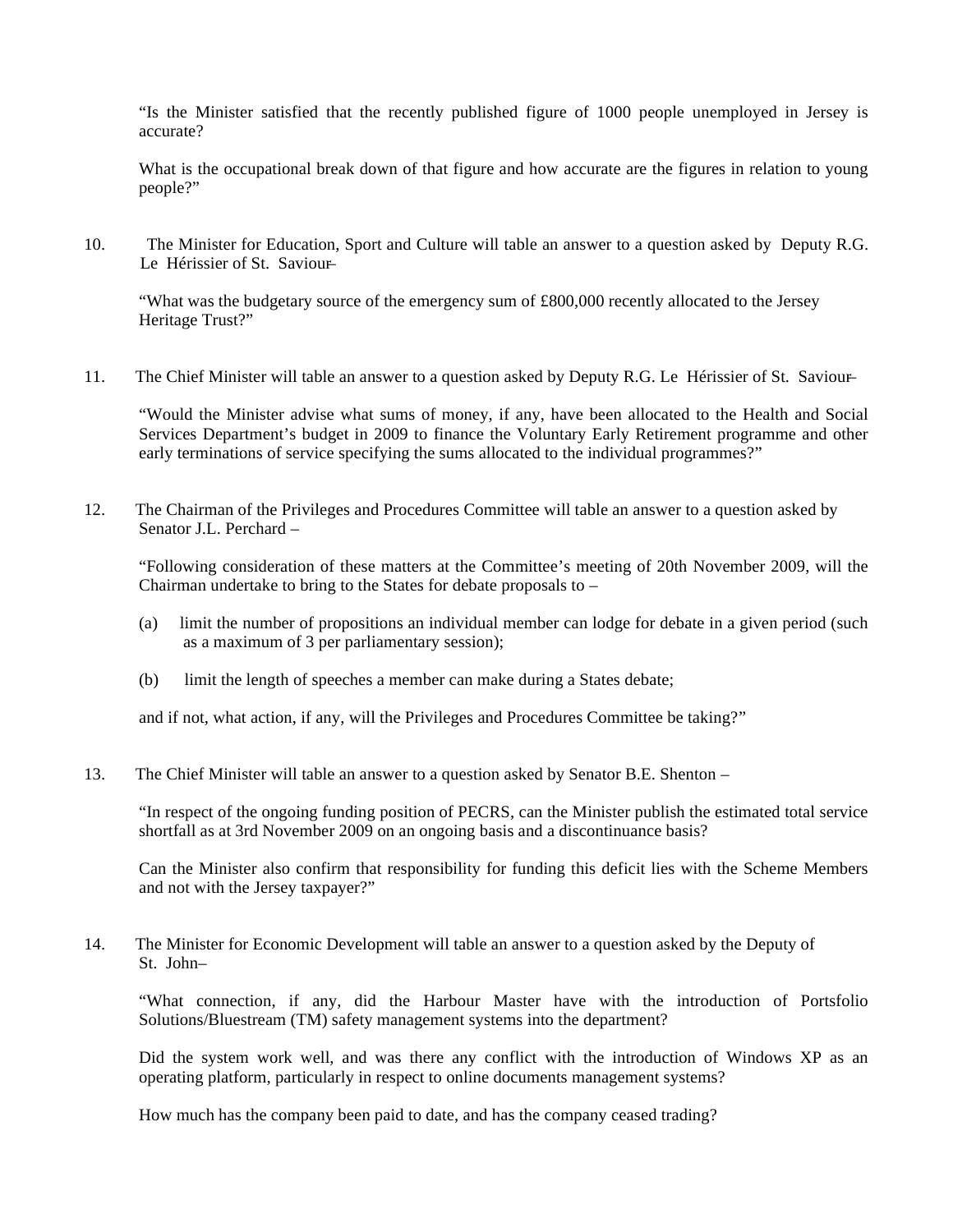When Bluestream (TM) system failed in 2007 at a crucial time, what provision was put in place to get it running, who provided assistance to get it running , and did the department have to source another system, if so, at what additional cost?

Could the Minister confirm that the company Portsfolio Solutions (TM) is/was registered at 21 Howgate Avelon Park JE2 3FG, and that the HarbourMaster is/was a Director of the company?"

15. The Minister for Health and Social Services will table an answer to a question asked by Senator S.C. Ferguson –

"Given that in the U.K. consultants are given merit awards which are awarded by a peer group, what mechanism, if any, exists in Jersey to be competitive with this and how, and by whom, is it awarded?"

16. The Minister for Economic Development will table an answer to a question asked by the Deputy of St. Martin-

"Will the Minister provide a similar document to that circulated during the last States meeting entitled 'Gambling Control Current Income vs. Costs' in respect of the control and licensing of the Licensing (Jersey) Law 1974, to include the details of the Economic Development Department's income and expenditure for 2009 in relation to this matter and information on the current staff that are involved in the regulation of the Licensing Law?"

17. The Minister for Home Affairs will table an answer to a question asked by Deputy T.A. Vallois of St. Saviour-

"Could the Minister advise the Assembly what his current priorities are in the Home Affairs Department and advise why he has chosen these in particular for 2010?

Were there other priorities which he wished to address but was unable due to financial or manpower constraints, and, if so, what were they?"

18. The Minister for Education, Sport and Culture will table an answer to a question asked by Deputy T.A. Vallois of St. Saviour-

"Could the Minister advise the Assembly what his current priorities are in the Education, Sport and Culture Department and advise why he has chosen these in particular for 2010?

Were there other priorities which he wished to address but was unable due to financial or manpower constraints, and, if so, what were they?"

19. The Minister for Health and Social Services will table an answer to a question asked by Deputy T.A. Vallois of St. Saviour-

"Could the Minister advise the Assembly what her current priorities are in the Health and Social Services Department and advise why she has chosen these in particular for 2010?

Were there other priorities which she wished to address but was unable due to financial or manpower constraints, and, if so, what were they?"

20. The Minister for Economic Development will table an answer to a question asked by the Deputy of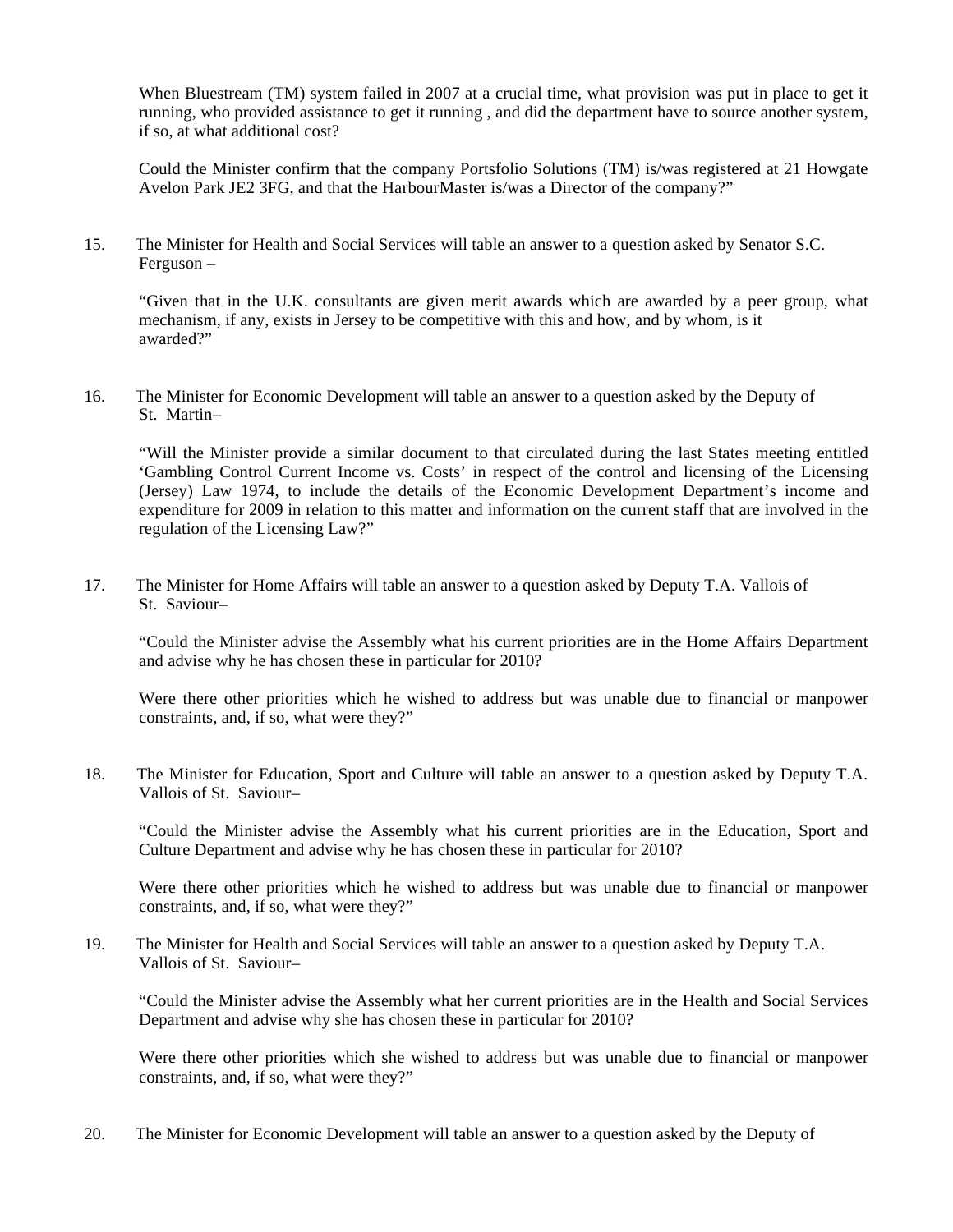#### St. John-

"What was the scope of the 'Phase 3 Warehouse Project' which the Waterfront Enterprise Board was employed by the Harbours Department to manage, why was the initial application rejected by Planning, why was the project not pursued to completion, did senior officers advise that outline planning be obtained before embarking on the project and, if so, why was it ignored?

Would the Minister advise what amount was paid to WEB for this work?"

21. The President of the Chairmen's Committee will table an answer to a question asked by Senator P.F. Routier –

"Would the President please list for the period starting January 2009, the number of times that each of the Scrutiny Panels and Sub Panels have met and the number of sets of minutes outstanding on 20th November 2009 to be signed and published from each Panel?"

22. The Chairmen of the Comité des Connétables will table an answer to a question asked by Deputy J.A Martin of St. Helier-

"Following the response to an oral question on 17th November 2009, would the Chairman inform the Assembly how, and in what capacity, six of his fellow Connétables have used their warrant cards and supply the Assembly with the dates and the purposes in which the warrant cards were used?

Could he confirm whether they were used to identify the individuals concerned as a politician or a policeman?"

23. The Minister for Transport and Technical Services will table an answer to a question asked by the Deputy of St. Mary-

"Following the response given to a written question on 3rd November 2009, regarding the services provided by Fichtner Consulting Engineers Limited, can the Minister –

- a) explain to members the discrepancy between the figure given in P.72/2008 and P.73/2008 of £6.85 million for project management costs and the figure we have now been given of£1,492,200?
- b) provide an itemized and exact breakdown of the payments made so far and what they were for?"
- 24. The Minister for Transport and Technical Services will table an answer to a question asked by the Deputy of St. Mary-

"Can the Minister advise the Assembly what information, if any, is recorded about each road accident in the Island, how this data is held, the categories and columns used (assuming it is in spreadsheet form), and if not in spreadsheet form, how the data is made collatable?

Can the Minister further advise what analysis is performed on the data, and whether any form of report is generated from the data, and at what intervals?"

25. The Minister for Education, Sport and Culture will table an answer to a question asked by the Deputy of St. Mary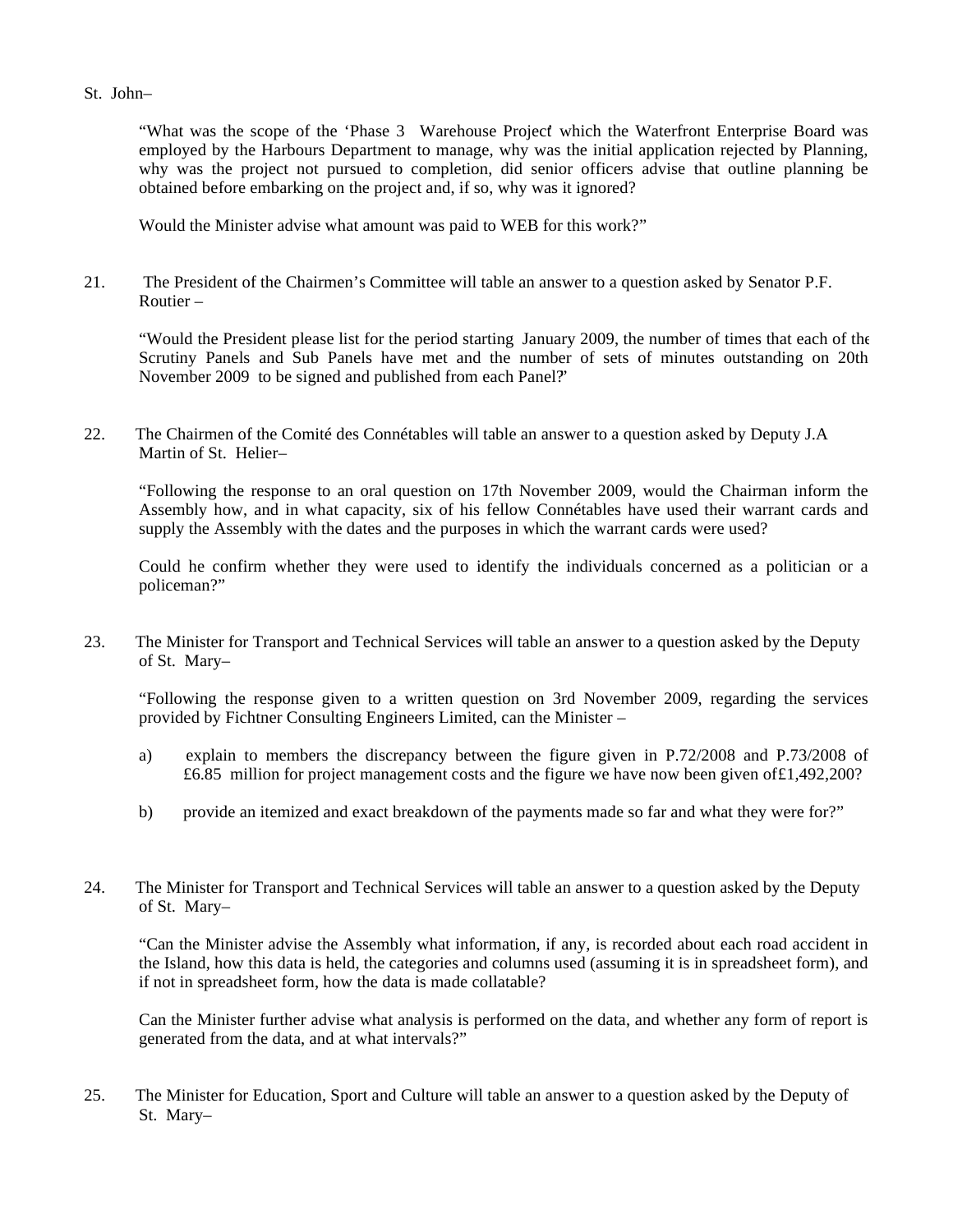"How many schools have facilities for recycling with separation of different categories of recyclables? Is the separation available throughout each school or only at one point?"